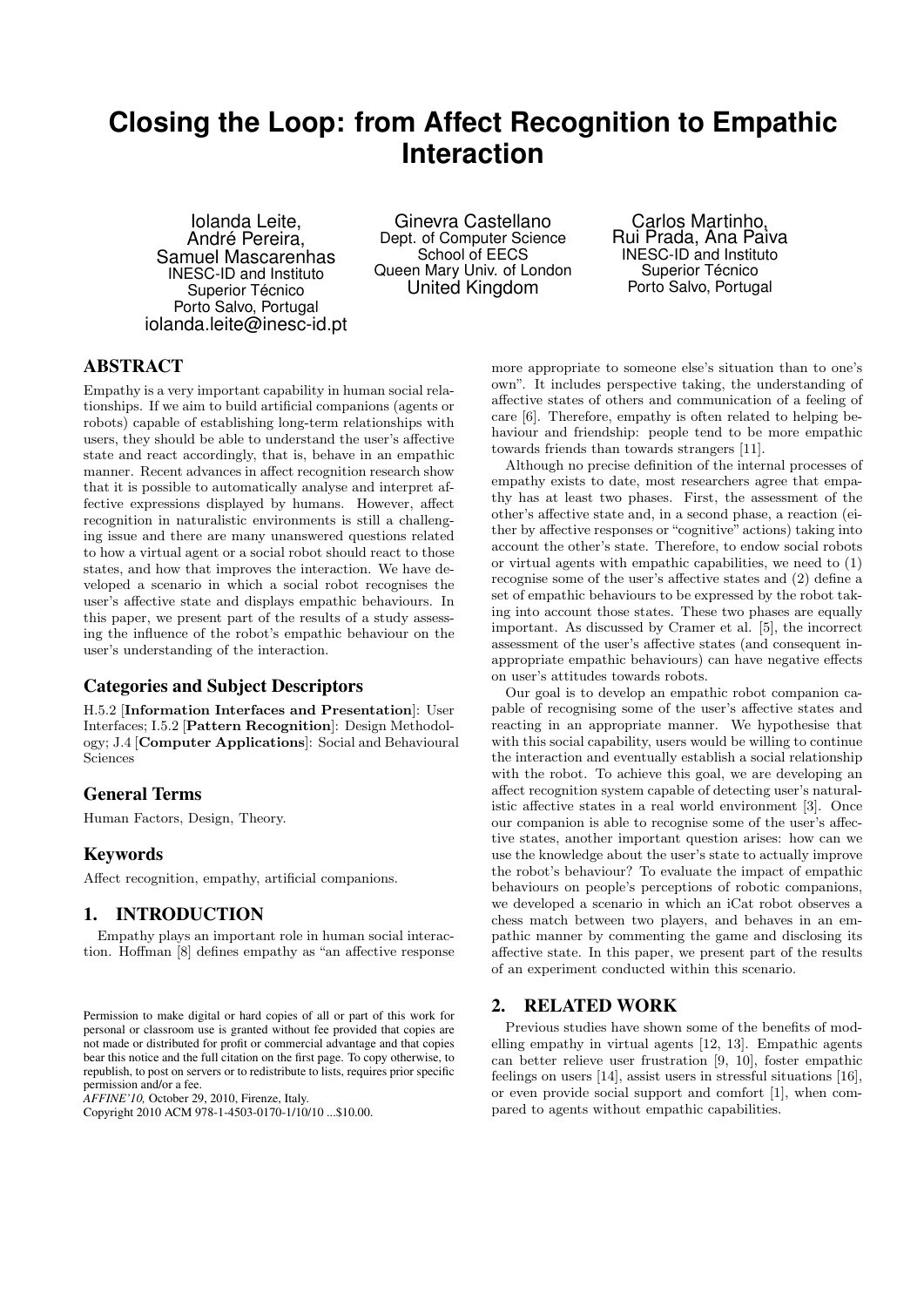In contrast to the extensive list of related work concerning empathy in virtual agents, only recently the first empathic robots started to appear. This may happen due to the required effort to recognise the user's affective state in human-robot interaction. While during the interaction with virtual agents the user is often in front of a computer and the affective state can be predicted, for example, by taskbased information that the user provides to the agent or predefined dialogue utterances, the interaction with robots tends to be more open-ended and thus perceiving user activity becomes a more challenging task. Nevertheless, this is changing, considering the first working prototypes of automatic affect recognition using different modalities such as vision, speech or physiological signals [19].

Most of the research addressing empathy in human-robot interaction has focused on emotional contagion, which is a particular aspect of empathy. One of such examples can be found in [7], where an anthropomorphic robot that recognises a simple set of user's emotions (through speech) mirrors such emotions using facial expressions, while the user reads a fairy-tale in an "emotional" way.

In the same line of research, Riek and Robinson [17] conducted a study in which a robot with the form of a chimpanzee head mimics the user's mouth and head movements. The results of this study suggest that people interacting with the facial-mimicking robot considered the interaction more satisfactory than participants who interacted with a version of the robot without mimicking capabilities.

More recently, a study assessing the effects of empathic behaviours in people's attitudes towards robots was performed [5]. The experiment consisted of a video-based survey where participants saw a four-minute video with an iCat robot playing a cooperative game with an actor. The robot displayed inaccurate or accurate empathic behaviour towards the actor (depending on the control group). Results indicate that inaccurate empathic behaviours have significant negative effects on user's trust towards robots. Also, the relationship between the robot and the actor was perceived as closer by participants who watched the robot displaying accurate empathic behaviours. This study is similar to the one that will be presented in this paper, but with some key differences in the interaction. The evaluation in this earlier study was video-based, whereas in this paper's study subjects interacted directly with the robot and the interaction lasted at least one hour.

## 3. SCENARIO

We developed a scenario where the Philips' iCat robot [18] observes the chess game between two players, reacting emotionally and commenting the moves played on an electronic chessboard in an autonomous way (see Figure 1). The robot treats the two players differently, empathising with one of them - the "companion" - and behaving in a neutral way towards the other player - the "opponent".

To empathise with the companion, the iCat uses a roletaking approach. After every move played on the chessboard, the robot assesses the companion's affective state by appraising the contextual information obtained from the game. A previous study has shown that, in a game scenario context, the state of the game is relevant to discriminate the valence (positive or negative) of the player's affective state [2]. In the future, we intend to combine this information with the affect recognition system that we are develop-



**Figure 1: Users interacting with the iCat.**

ing, which also takes into account visual information such as smiles, head movements and other facial features [3].

After analysing the state of the game using a chess heuristic function in the perspective of the companion, the iCat predicts the companion's affective state and updates its own affective state accordingly. This way, the robot's facial expressions will be congruent to the companion's possible affective state, and the comments vary whether the move was played by the companion or by the opponent (for more details on the generation of the robot's empathic behaviours please see [15]).

When the iCat comments the companion's moves, the comments are much more empathic, in the attempt to motivate and encourage the companion (e.g. "you're doing great, carry on!", "don't worry, you didn't had better options", ...). When the iCat comments the opponent's moves, the utterances merely indicate the quality of the move in a very neutral way (e.g. "not a very good move", "you played well this time", ...). Also, during the game, the robot looks at the companion two times more than it does to the opponent and, while commenting the moves, it uses the companion's name more frequently (also two times more). The empathic and neutral behaviours displayed by the robot were inspired on characteristics of empathic teachers [4].

# 4. STUDY

The objective of this experiment was to evaluate people's perceptions of an empathic robot. Forty subjects took part in the experiment (36 male and 4 female, ages ranging between 18 and 28, mean age 21.5). All participants were undergraduate or graduate students recruited via email who knew how to play chess and had never interacted with the iCat before.

Participants were paired up based on their availability and, at the assigned schedule, they were asked to play an entire game against each other, having the iCat on their side commenting the moves. At the end of the game, subjects were guided to a different room where they answered a friendship questionnaire and filled in a set of open-ended questions to assess which goals and expectations participants had when interacting with the iCat ("I liked that iCat...", "When I played bad, iCat...", "When I played well, iCat...", "When I was feeling insecure about the game, iCat..." and "What would make me interact with iCat again is...").

Two different conditions concerning the iCat's behaviour were evaluated. Players towards whom the robot behaved in an empathic manner belong to the *empathic* condition, and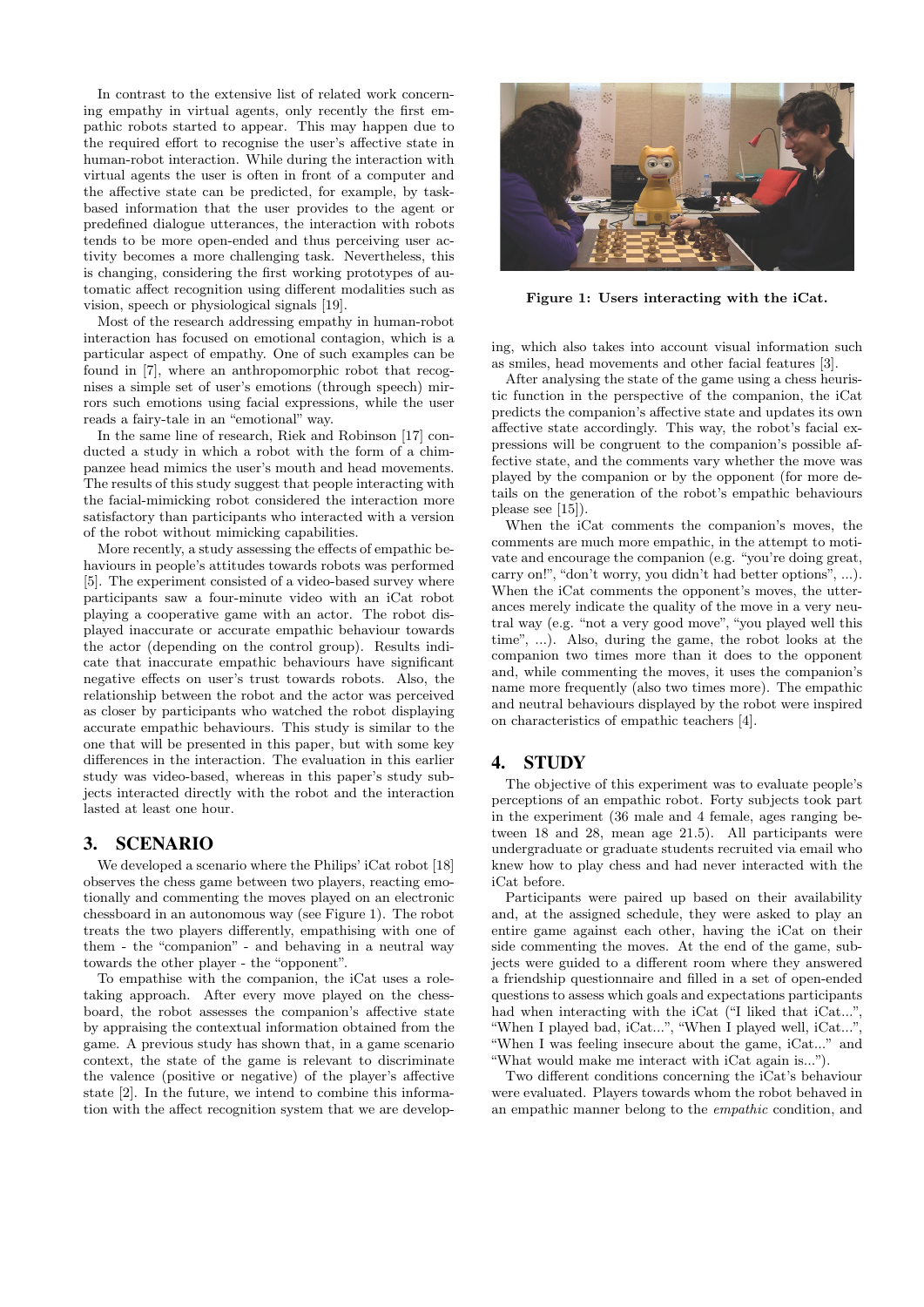

**Figure 2: Most frequent answers to the open question "I liked that iCat...".**

the remaining players belong to a control group (*neutral* ). This means that we have 20 subjects in each condition.

## 4.1 Results

In this subsection we present the most interesting findings collected from the open questions that subjects were asked about their experience with the iCat. As we are working with qualitative data, the corpus was analysed manually. For each question, the similar responses were categorised and associated to a label. After that, the frequencies of these categories were analysed for each condition (neutral and empathic).

#### *4.1.1 I liked that iCat...*

Participants in both conditions, stated that they liked that the iCat provided feedback on their moves, and the fact that the robot used their names when speaking (for more details see Figure 2). In the empathic condition, almost half the subjects also mentioned that they liked the iCat because it encouraged them in the difficult moments of the game:

*"iCat knew exactly the best moves I should play, and even when the game was almost lost it kept giving me hope to continue"*

Another participant in the empathic condition even mentioned that the robot elicited empathy feelings on him:

*"I liked that the iCat used my name and commented my moves. Its facial expressions and movement made me feel empathy"*

#### *4.1.2 When I played bad, iCat...*

In both conditions most users acknowledged that the robot warned them about their bad moves. In addition, some of the subjects in the empathic condition answered that the iCat got sad when they played bad, and the opposite for the neutral condition (the iCat got happy). Four participants in the empathic condition also mentioned that when they played bad moves, the robot encouraged them to play better:

*"The iCat got sad... but it was nice to me, saying that he was expecting more."*

#### *4.1.3 When I played well, iCat...*

Almost all subjects said that the iCat congratulated them when they played good moves. Some participants in the empathic condition stated that the robot got happy when they played good moves, and some subjects in the neutral

condition said that the robot got sad. Like in the previous assertion, eight subjects from the empathic condition also added that the robot encouraged them to play better:

*"When I played a good move, iCat demonstrated his support, and I felt good with myself."*

In some situations, participants in the neutral condition did not agree with the robot's evaluation of the game, yet they tried to took advantage of the situation:

*"When I played well, sometimes the iCat said I didn't, but I was taking risks. In some situations I was trying to bluff and fool my opponent, and iCat's opposite comments were good for me because my opponent seemed to give lots of relevance to them."*

### *4.1.4 When I was feeling insecure about the game, iCat...*

In this question, nearly one third of the subjects indicated that they did not feel insecure in any part of the game. For the other cases, the opinions differed among conditions. While around half the participants in the neutral group did not notice any differences in the iCat's behaviour, six subjects in the empathic group stated that the robot encouraged them when they felt insecure during the game.

*"When I felt insecure during the game, the iCat tried to make me calm, so I could better play my next moves."*

On the other hand, some of the subjects in the neutral condition recognised that the iCat supported more their opponent:

*"It didn't help much... I got the feeling that iCat was supporting my opponent the whole time and didn't care about me."*

#### *4.1.5 What would make me interact with iCat again would be...*

The answers to this question could be categorised in four different topics: (1) subjects who would like to interact with the robot again because they had fun during the interaction, (2) subjects who would like to play against the iCat, (3) those who wanted to improve their chess skills and (4) participants who would like to repeat the interaction as it is (playing another chess match with the iCat commenting the game). The frequencies of these categories for each condition are depicted in Figure 3. While in the neutral condition almost half the subjects would like to interact again with the iCat just for fun, participants in the empathic group would like to play another game in this same setting and improve their chess skills.

In addition to these motives, some of the participants also would like that the iCat could explain in more detail the reason for its comments. For instance, explain why a certain move was good or bad, or suggest other moves when users play a bad move. Furthermore, some users in both conditions claimed that they would like to perform other type of activities with the iCat.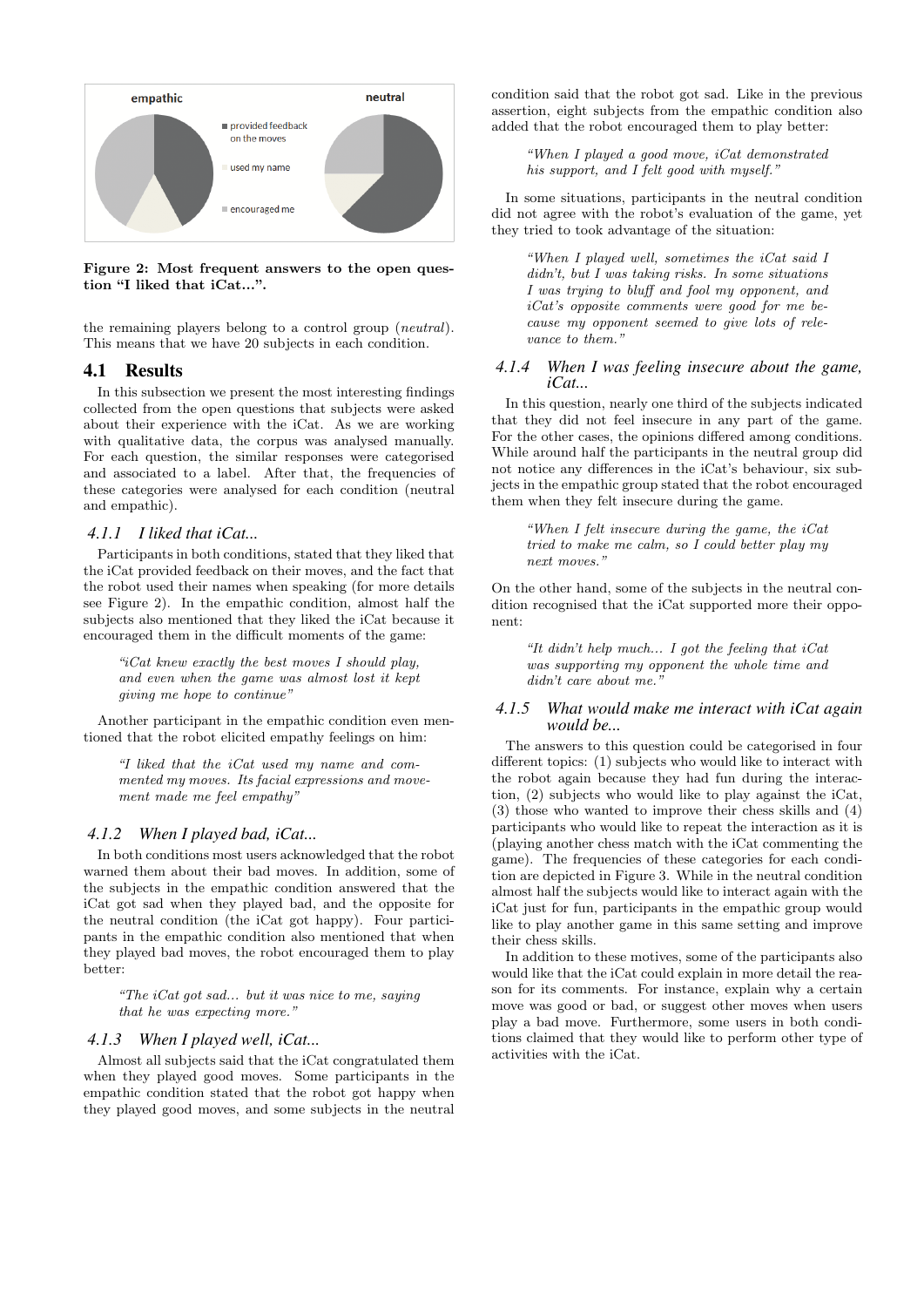

**Figure 3: Most frequent answers to the open question "What would make me interact with iCat again...".**

## 5. CONCLUSIONS AND FUTURE WORK

In the last few years, promising methods for affect recognition in real-world settings have been reported in the literature, some of which can be extremely useful in humanrobot interaction. However, robots capable of recognising the user's affect in real-time and selecting appropriate responses taking into account the user's state are still not numerous. We believe that the latter capability is as important as the first: what is the advantage of having an accurate affect recognition system if, in the end, the robot behaves in the same way? Therefore, while working on an affect recognition system, we are also addressing aspects of empathy and how that may influence the possible relation established between the user and the robot.

This paper presented the results of a study about people's perceptions of a robot displaying empathic and neutral behaviours. By analysing the answers that users provided, we can conclude that the empathic behaviours of the robot were well recognised by users. Participants towards whom the iCat behaved in an empathic manner found the robot more encouraging and more sensible to their feelings. Also, more subjects from the empathic condition would like to interact again with the robot in this scenario.

This study has some limitations in terms of the sample. Ideally the sample should be gender-balanced, but only four women participated in this experiment, as it was performed at a computer science university where most students are male.

In the future, we intend to integrate in this scenario an affect recognition system that considers not only the context of the task but also visual information from the user, and perform an experiment with repeated interactions (the same users playing several games). With more accurate information on the user's affect, the robot should be able to respond to its companion even in a more sociable acceptable manner. Also, we are planning to improve the robot's responses by, in the long-term, adapting certain empathic behaviours to a particular user.

### 6. ACKNOWLEDGMENTS

This work was supported by the EU FP7 ICT-215554 project LIREC (LIving with Robots and intEractive Companions), FCT (INESC-ID multiannual funding) through the PIDDAC Program funds, and 3 scholarships (SFRH/BD 41358/2007, 41585/2007 and 62174/2009) granted by FCT.

# 7. REFERENCES

- [1] T. Bickmore and D. Schulman. Practical approaches to comforting users with relational agents. In *CHI '07: CHI '07 extended abstracts on Human factors in computing systems*, pages 2291–2296, New York, NY, USA, 2007. ACM.
- [2] G. Castellano, I. Leite, A. Pereira, C. Martinho, A. Paiva, and P. McOwan. It's all in the game: Towards an affect sensitive and context aware game companion. In *Affective Computing and Intelligent Interaction and Workshops, 2009. ACII 2009. 3rd International Conference on*, pages 1 –8, sept. 2009.
- [3] G. Castellano, A. Pereira, I. Leite, A. Paiva, and P. W. McOwan. Detecting user engagement with a robot companion using task and social interaction-based features. In *ICMI-MLMI '09: Proceedings of the 2009 international conference on Multimodal interfaces*, pages 119–126, New York, NY, USA, 2009. ACM.
- [4] B. Cooper, P. Brna, and A. Martins. Effective affective in intelligent systems - building on evidence of empathy in teaching and learning. In A. Paiva, editor, *IWAI*, volume 1814 of *Lecture Notes in Computer Science*, pages 21–34. Springer, 1999.
- [5] H. Cramer, J. Goddijn, B. Wielinga, and V. Evers. Effects of (in)accurate empathy and situational valence on attitudes towards robots. In *HRI '10: Proceeding of the 5th ACM/IEEE international conference on Human-robot interaction*, pages 141–142, New York, NY, USA, 2010. ACM.
- [6] A. P. Goldstein and G. Y. Michaels. *Empathy : development, training, and consequences / Arnold P. Goldstein, Gerald Y. Michaels*. New American Library, 1985.
- [7] F. Hegel, T. Spexard, T. Vogt, G. Horstmann, and B. Wrede. Playing a different imitation game: Interaction with an Empathic Android Robot. In *Proc. 2006 IEEE-RAS International Conference on Humanoid Robots (Humanoids06)*, pages 56–61, 2006.
- [8] M. Hoffman. *History of the concept of empathy*. Cambridge University Press, 2000.
- [9] K. Hone. Empathic agents to reduce user frustration: The effects of varying agent characteristics. *Interact. Comput.*, 18(2):227–245, 2006.
- [10] J. Klein, Y. Moon, and R. W. Picard. This computer responds to user frustration. In *CHI '99: CHI '99 extended abstracts on Human factors in computing systems*, pages 242–243, New York, NY, USA, 1999. ACM.
- [11] D. L. Krebs. Altruism: An examination of the concept and a review of the literature. *Psychological Bulletin*, 73(4):258–302, 1970.
- [12] S. W. McQuiggan and J. C. Lester. Modeling and evaluating empathy in embodied companion agents. *Int. J. Hum.-Comput. Stud.*, 65(4):348–360, 2007.
- [13] M. Ochs, C. Pelachaud, and D. Sadek. An empathic virtual dialog agent to improve human-machine interaction. In *AAMAS '08: Proceedings of the 7th international joint conference on Autonomous agents and multiagent systems*, pages 89–96, Richland, SC, 2008. International Foundation for Autonomous Agents and Multiagent Systems.
- [14] A. Paiva, J. Dias, D. Sobral, R. Aylett, P. Sobreperez,